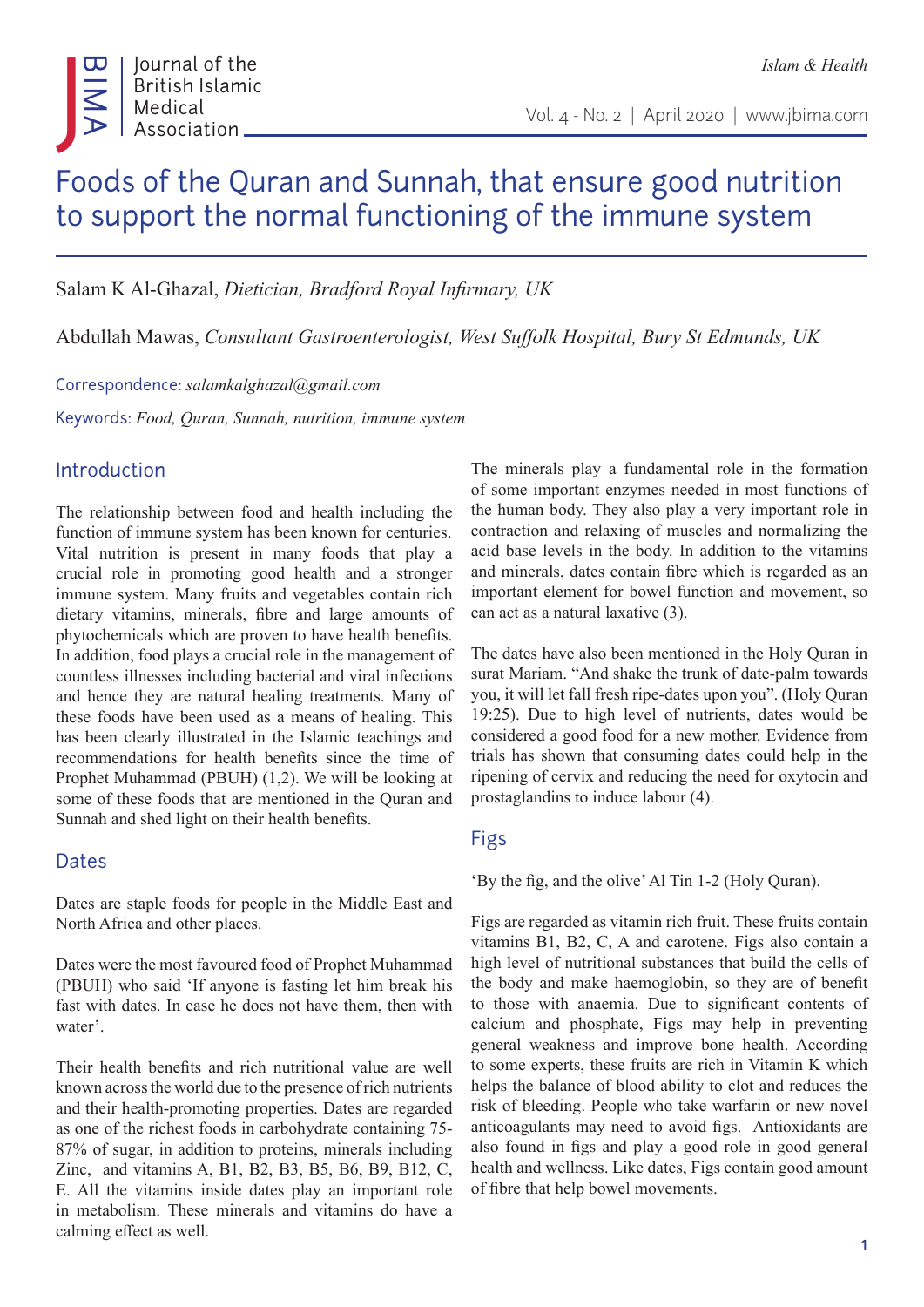It is also believed that drinking fig infused water is beneficial as a natural remedy for respiratory infections, such as bronchitis or throat infections, and may help easing the cough. Dried figs contain nutrients, minerals and vitamins which are essential for the function of our nerves (5). The B6 in these fruits may help our brains to produce neurotransmitters such as serotonin and dopamine which help regulating our mood.

#### **Honey**

'There comes fort from their bellies, a drink of varying colour wherein is healing for people. Verily, in this indeed a sig for people who think' Al-Nahl 16:69 (Holy Quran).

Honey has high levels of monosaccharaides like fructose and glucose which form 70-80% of its nutritional contents. This is a very good source of energy. It also contains antibacterial, antiviral, anti-inflammatory, and antioxidant properties. These, in turn, imbue the honey with great wound-healing properties. Honey is used as a sterilizing substance, applied onto affected wounds and prevents ulcers from developing. It is trialled and tested and available in many Arab countries such as Syria, Egypt and Saudi Arabia (6). It also helps the immune response to infection whereby honey induces the generation of antibodies. The Antioxidants that are contained in it clean up free radicals that are linked to disease including immunological ones. For example, honey contains flavonoids, polyphenolics, Vitamin C, and monophenolics which may be associated with a reduced risk of cardiovascular diseases. Flavonoids as an antioxidant help coronary vasodilatation, reducing the ability of platelets in the blood to clot, and inhibiting low-density lipoproteins from oxidizing. Many investigations showed that certain honey polyphenols have a hopeful pharmacological function in reducing the chance of cardiovascular disorders (needs reference please). Honey also has many minerals such as calcium, phosphate, potassium, and magnesium which are essential for wellness and a healthy immune system.

It was also found to have anti cough properties. Honey might play a beneficial role in helping treatment for various allergic conditions such as allergy to pollens. This was explained by the desensitisation principle where local honey has small amounts of pollens or allergens. And one treatment for allergies is repeated exposure to small amounts of allergens.

#### Bananas

'And those of the right hand- how fortunate will those be on the right hand? Among thorneless lote trees, and among banana trees with fruits piled one above another, And in shade long extended' Surah Al-Waqi'aah (Holy Quran).

These verses are reminders to us that bananas will be

amongst the fruits of paradise. Bananas contain carbohydrates which give the body heat and energy. These fruits also contain a good level of vitamin C which treats and prevents diseases like scurvy and help fighting infections such as flu. In addition to Vitamin C, bananas contain several types of potent antioxidant which are linked to the reduction of the risk of heart disease and degenerative illnesses. They also contain many B vitamins, such as B1, B2, B6 and B12. These vitamins are important for the function of the nerves and reduce nerves inflammation. Vitamin B in general is good for production of haemoglobins and reducing risk of anaemia. Bananas are well known for having high level of potassium (358mg per 100g), but they are low in sodium and free of cholesterol, hence they may help to lower high blood pressure, to reduce the burden on the kidneys and to protect against atherosclerosis (5).

#### Olive oil

'Allah is the Light of the heavens and the earth. The example of His light is like a niche within which is a lamp, the lamp is within glass, the glass as if it were a pearly [white] star lit from [the oil of] a blessed olive tree, neither of the east nor of the west, whose oil would almost glow even if untouched by fire. Light upon light. Allah guides to His light whom He wills. And Allah presents examples for the people, and Allah is Knowing of all things'. Al-Nour 24:35 (Holy Quran).

This shows the blessing from the tree and the oil, but many are unaware that olive oil is a gift for mankind. Olive oil is rich in monounsaturated oleic acid which has strong antiinflammatory effect and may have beneficial effects on genes linked to cancer. Due to anti-inflammatory effects and high levels of antioxidants, olive oil does help in reducing the incidence of cardiovascular disease, strokes and Alzheimer's. It also complements treatment of chronic inflammatory diseases such as Rheumatoid Arthritis. It also has antimicrobial effects due to nutrients that inhibit or kills harmful bacteria such as Helicobacter Pylori that lives in the stomach and is responsible for peptic ulcers and gastric cancer (7).

## Black Seed

It was narrated that Khalid Ibn Sa'd said: We went out and Ghalib Ibn Jabir was with us. He fell sick on the way, and we came to Madinah while he was still sick. Ibn Abi Atee visited him and said to us. 'You should use this black seed, take five or seven seeds and crush them and then drop them into the nose with a few drops of oil, on this side and on this side, because I heard A'isha may Allah be pleased with her tell me that she heard the prophet, blessing and peace of Allah be upon him say: 'this black seed is a healing of all diseases except Al-Sam. I said what is Al-Sam, he said death''. (narrated by Al Bukhari).